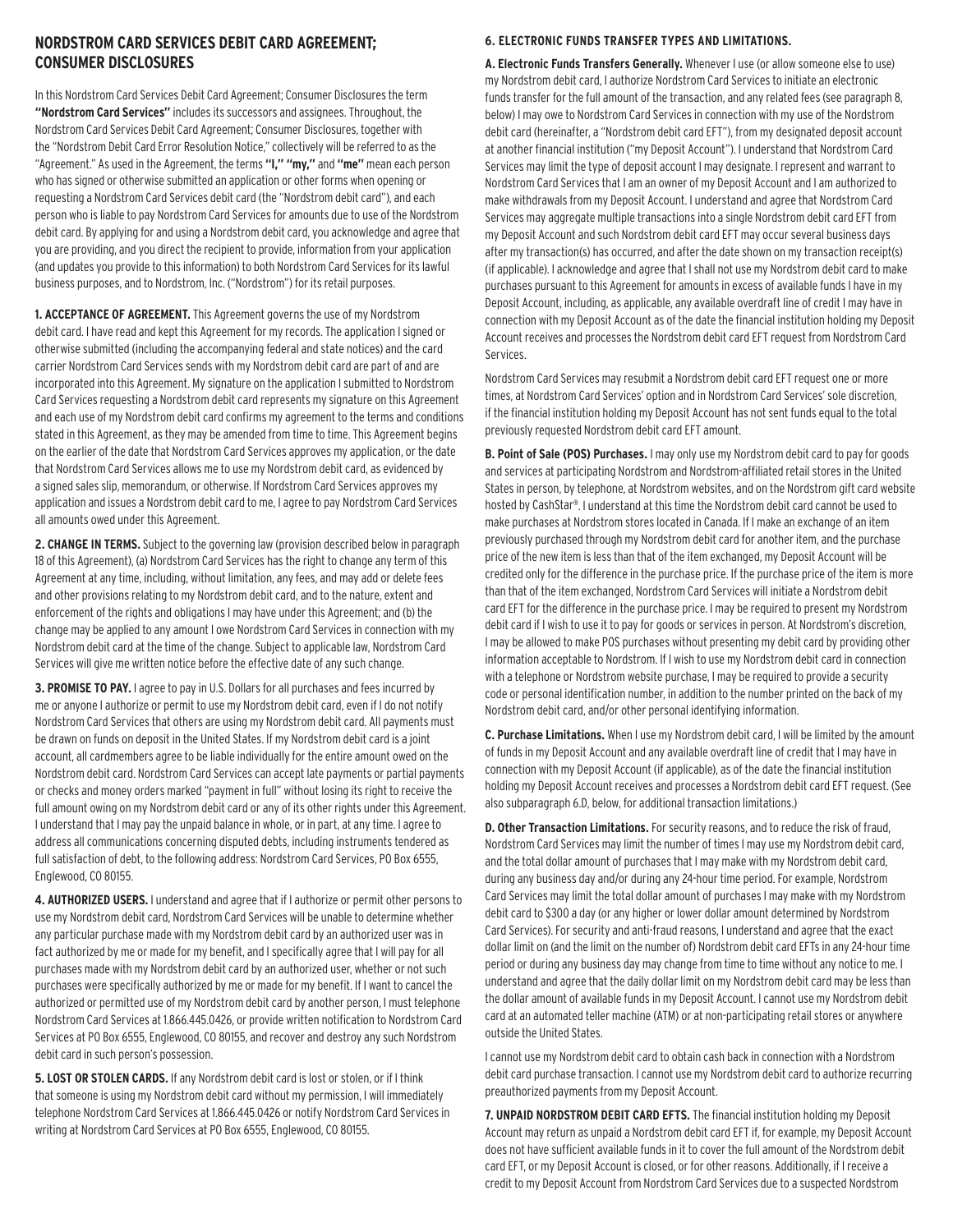debit card EFT error, and Nordstrom Card Services later determines there was no error, Nordstrom Card Services may deem such Nordstrom debit card EFT as unpaid. In the event a Nordstrom debit card EFT is returned and/or deemed unpaid, such funds owed to Nordstrom Card Services will become immediately due and payable to Nordstrom Card Services. I agree to pay in U.S. Dollars the full amount of the unpaid Nordstrom debit card EFT, and any applicable Returned Payment Fees, described in paragraph 8, below (collectively, the "Total Now Due"). I further acknowledge and agree that Nordstrom Card Services may suspend my use of my Nordstrom debit card until Nordstrom Card Services receives payment in full of the Total Now Due.

## **8. NORDSTROM DEBIT CARD FEES.**

**A. Returned Payment Fee.** Nordstrom Card Services may charge me, and I agree to pay a \$25 Returned Payment Fee, or any lesser amount allowed by applicable law, if a Nordstrom debit card EFT is returned unpaid for any reason by the financial institution holding my Deposit Account. I authorize Nordstrom Card Services to initiate an electronic funds transfer for such Returned Payment Fee from my Deposit Account automatically, after Nordstrom Card Services receives notice of an unpaid Nordstrom debit card EFT. Nordstrom Card Services may charge me and I agree to pay a \$25 Returned Payment Fee, or any lesser amount allowed by applicable law, if any payment to Nordstrom Card Services for amounts I owe in connection with my Nordstrom debit card (such as a check, draft, or similar instrument) is uncollectible or is dishonored for any reason. Nordstrom Card Services may assess this fee the first time any one of my payment(s) is not honored or paid, even if such payment is later paid following resubmission. Nordstrom Card Services does not have to attempt to collect any payment more than once.

**B. Other Fees.** When I complete a Nordstrom debit card POS purchase, I may be charged a fee by the financial institution holding my Deposit Account. The financial institution holding my Deposit Account will retain this fee.

#### **9. NORDSTROM DEBIT CARD RECEIPTS, STATEMENTS, AND TRANSACTIONAL QUESTIONS.**

**A. Receipts.** I will receive a receipt at the time I make any POS purchase in person with my Nordstrom debit card. I may not receive receipts in connection with telephone or Nordstrom website purchases made with my Nordstrom debit card.

**B. Transaction Questions.** ALL QUESTIONS ABOUT TRANSACTIONS MADE WITH MY NORDSTROM DEBIT CARD MUST BE DIRECTED TO NORDSTROM CARD SERVICES, AND NOT TO THE FINANCIAL INSTITUTION HOLDING MY DEPOSIT ACCOUNT. Nordstrom Card Services is responsible for the Nordstrom debit card and for resolving any errors in transactions made with the Nordstrom debit card. Nordstrom Card Services will not send me a periodic statement listing transactions that I make using my Nordstrom debit card. The transactions will appear only on the statement issued by the financial institution holding my Deposit Account. I WILL SAVE THE RECEIPTS I AM GIVEN WHEN I USE MY NORDSTROM DEBIT CARD, AND CHECK THEM AGAINST THE ACCOUNT STATEMENT I RECEIVE FROM MY FINANCIAL INSTITUTION. If I have any questions about one of these transactions, I will call or write Nordstrom Card Services as described more fully in paragraph 10, below, and the "Nordstrom debit card Error Resolution Notice" disclosure described below. Nordstrom Card Services offers electronic Nordstrom debit card transaction summaries, and I may visit nordstromcard.com to learn more about the availability of these electronic summaries.

## **10. UNAUTHORIZED NORDSTROM DEBIT CARD EFTS AND LOST OR STOLEN NORDSTROM DEBIT CARDS.**

**A. Consumer Liability.** I will tell Nordstrom Card Services AT ONCE if I believe my Nordstrom debit card or Nordstrom debit card number or security code or personal identification number (if applicable) has been lost or stolen. Telephoning Nordstrom Card Services is the best way of keeping my possible losses down. I could lose all the money in my Deposit Account (plus, if applicable, my maximum overdraft line of credit) that can be accessed by the Nordstrom debit card. If I tell Nordstrom Card Services within four (4) business days, I can lose no more than \$50 if someone used my Nordstrom debit card or Nordstrom debit card number or security code or personal identification number (if applicable) without my permission. If I do NOT tell Nordstrom Card Services within four (4) business days after I learn of the loss or theft of my Nordstrom debit card or Nordstrom debit card number or security code or personal identification number (if applicable), and Nordstrom Card Services can prove that Nordstrom Card Services could have stopped someone from using my Nordstrom debit card or Nordstrom debit card number without my permission if I had told Nordstrom Card Services, I could lose as much as \$500.

Also, if I receive a statement from the financial institution holding my Deposit Account that shows Nordstrom debit card EFTs that I did not make, I must tell Nordstrom Card Services

at once. If I do not tell Nordstrom Card Services within 90 days after the financial institution mailed the statement, I may not get back any money I lost after the 90 days if Nordstrom Card Services can prove that Nordstrom Card Services could have stopped someone from taking the money if I had told Nordstrom Card Services in time. If a good reason (such as a long trip or a hospital stay) kept me from telling Nordstrom Card Services, Nordstrom Card Services will extend the time periods.

**B. Contact in Event of Unauthorized Transfer.** If I believe my Nordstrom debit card and/ or security code or personal identification number (if applicable) has been lost or stolen, or that someone has used or may use my Nordstrom debit card without my permission, I will call Nordstrom Card Services toll-free at 1.866.445.0426, or write: Nordstrom Card Services, PO Box 6555, Englewood, CO 80155.

**11. DEFAULT.** Nordstrom Card Services may, at its option, declare me to be in default if I fail to comply with any provision of this Agreement, including, without limitation, if Nordstrom Card Services receives notice of an unpaid Nordstrom debit card EFT, or if I file for bankruptcy or am otherwise insolvent, or if Nordstrom Card Services determines, in its sole discretion, that the prospect of payment of what I owe in connection with my Nordstrom debit card has become significantly impaired.

If I am in default, (a) Nordstrom Card Services may terminate my Nordstrom debit card and my ability to use my Nordstrom debit card, and require that I pay the entire amount I owe in connection with my Nordstrom debit card in full, immediately, at any time, and without notice (subject to any restrictions under applicable law), even though Nordstrom Card Services did not require me to pay the entire amount I owe on any previous occasion when I was in default, and (b) I will pay all collection costs, including reasonable attorneys' fees and court costs, if Nordstrom Card Services refers what I owe in connection with my Nordstrom debit card for collection to an attorney other than a salaried employee of Nordstrom Card Services or the holder of the Nordstrom debit card, to the extent not prohibited by applicable law.

**12. APPLICATION OF PAYMENTS.** Unless otherwise required by applicable law, Nordstrom Card Services will apply my Nordstrom debit card EFT or other forms of payment in the following order: Returned Payment Fees; old Nordstrom debit card purchases; and new Nordstrom debit card purchases.

**13. BUSINESS DAYS.** For purposes of this Agreement, Nordstrom Card Services' "Business Days" are Monday through Friday, excluding Saturdays, Sundays, and federal holidays.

**14. NORDSTROM CARD SERVICES' LIABILITY.** If Nordstrom Card Services does not process a Nordstrom debit card EFT from my Deposit Account in a timely manner or in the correct amount according to this Agreement, Nordstrom Card Services will be liable for my losses or damages. However, there are some exceptions. Nordstrom Card Services will not be liable, for instance:

- If, through no fault of Nordstrom Card Services, I do not have enough money in my Deposit Account to cover the Nordstrom debit card EFT on the date the financial institution holding my Deposit Account receives and processes the Nordstrom debit card EFT; or
- If I have an overdraft line of credit associated with my Deposit Account, and the Nordstrom debit card EFT would go over the credit limit; or
- If the POS terminal or system used to process Nordstrom debit card EFTs was not working properly and I knew about the breakdown when I started the Nordstrom debit card purchase transaction; or
- If circumstances beyond Nordstrom Card Services' control (such as fire, flood, or power failure) prevent the processing of the Nordstrom debit card EFT, despite reasonable precautions that Nordstrom Card Services has taken; or
- There may be other exceptions stated in this Agreement.

**15. CONFIDENTIALITY.** Nordstrom Card Services will disclose information to third parties about my Deposit Account or the Nordstrom debit card EFTs I make:

- Where it is necessary for completing Nordstrom debit card EFTs; or
- In order to verify the existence and condition of my Deposit Account or Nordstrom debit card for a third party, such as a credit bureau or merchant; or
- In order to comply with government agency or court orders; or
- If I give Nordstrom Card Services written permission; or
- As otherwise provided in Nordstrom Card Services' Privacy Notice.

I agree to Nordstrom Card Services' collection, use, and sharing of information about my Nordstrom debit card EFTs as provided in Nordstrom Card Services' Privacy Notice, which I will receive with my Nordstrom debit card.